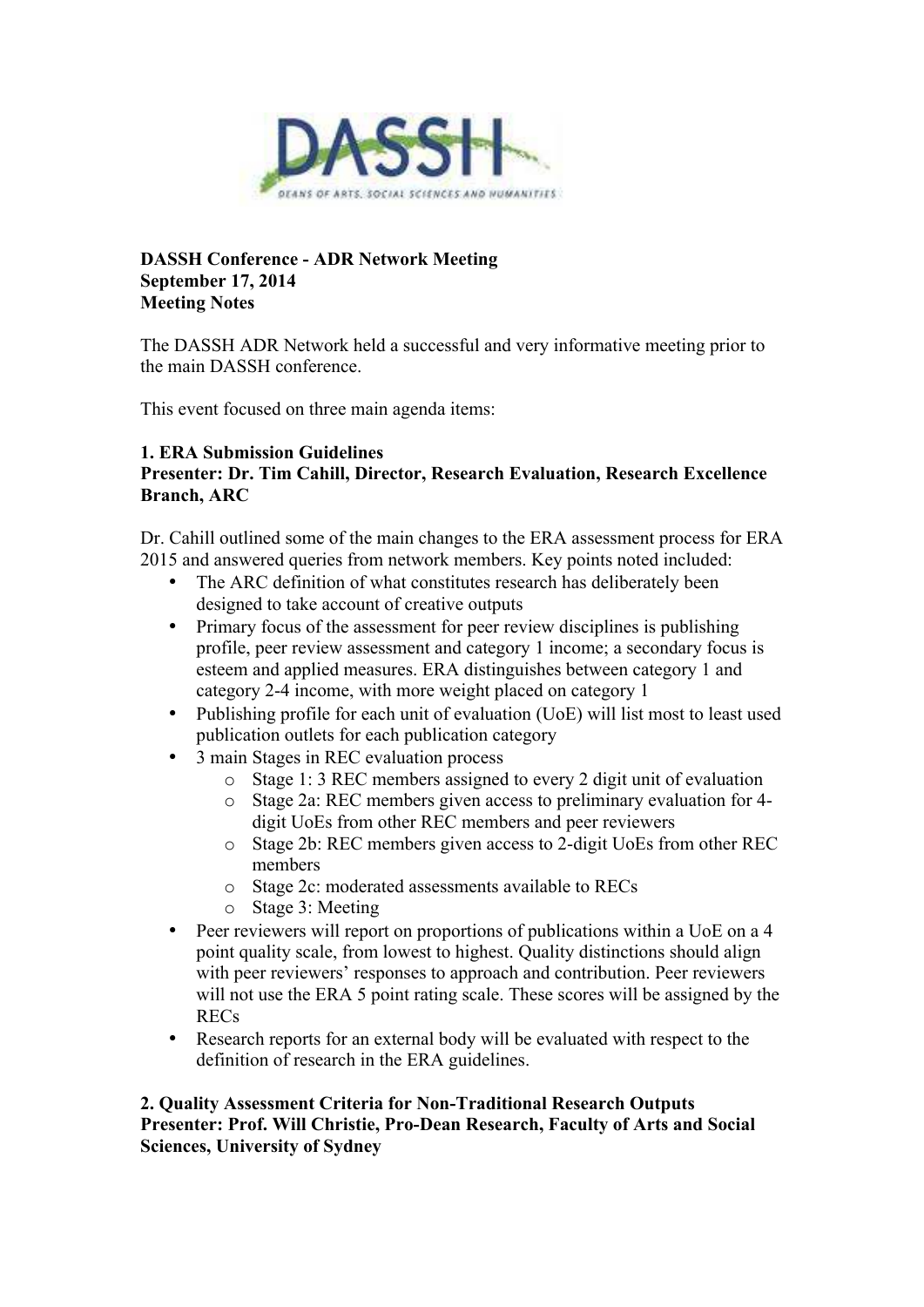Prior to the meeting Prof. Christie had circulated to network members the draft U. of Sydney guidelines for assessing quality for NTROs. Discussion points included:

- Some members expressed concern that the U. Syd. guidelines were biased towards high culture, i.e. 'artists' not 'entertainers' or 'creatives'.
- Some members expressed discomfort that the quality criteria in the U. Syd. Guidelines referenced innovation as well as research. It was felt that the criteria should focus primarily on whether the work constitutes research
- How to distinguish major from minor creative outputs, and what equivalent HERDC point values should be given to the different categories of output. The discussion highlighted a range of different practices in different institutions.
- Whether quality assessment should be conducted by in-house panels or by external panels. At U. Syd assessment is conducted on an annual basis by an external panel appointed by the DVCR. The membership of the panel is not known to the researchers or to the ADR. In other institutions assessment is conducted either by internal panels or by ADRs.
- That good research must also be good art.
- That we need a good account of what counts as peer review for NTROs.
- The group strongly agreed on the need for sector-wide guidelines. Dr. Cahill agreed that these guidelines would be helpful for the ARC. ADR Network will ask DASSH to work with Deans of Creative Arts on this issue.

### **3. Category 2, 3 & 4 Funding Opportunities in HASS Disciplines Presenter: Prof. Stuart Cunningham, Director, ARC Centre of Excellence for Creative Industries, QUT**

Prof. Cunningham pointed to the downward pressure on Category 1 funding in the current environment, including lower success rates for DP grants, the fact that the Industry Transformation Research Fund had been taken out of the Linkage program, reduction of Linkage rounds from 2 to 1 per annum. In this context HASS researchers need to be more agile and look to Category 2-4 sources of funding.

Category 2: Prof. Cunningham gave several examples of opportunities for both the Social Sciences and Humanities and emphasised the importance for projects of scale, multidisciplinarity, incorporation of both quantitative and qualitative research, and cross-sectoral collaboration.

Category 3: Prof. Cunningham highlighted the importance of identifying multiple and diverse sources of philanthropic funding both nationally and internationally. Nationally, HASS researchers should identify middle range donors for specific project funding; crowd funding was also discussed. Examples of international bequests and foundations amenable to HASS research include: Mellon, Templeton, Getty, Wenner Gren, Henry Luce Foundations.

Category 4: Challenges for HASS sector include projected budget funding cut of \$80 million over the next 4 years for CRCs; Commission of Audit recommendation to abolish CRCs and fold into the Linkage program; CRCs must be user-led or industrydriven. Examples of HASS led CRCs or those with scope to include HASS researchers: Bushfire and Natural Hazards; Construction (design input); Water Sensitive Cities; Capital Markets; Young and Wells – focusing on new and emerging technologies to assist young people's mental health; Remote Economic Participation